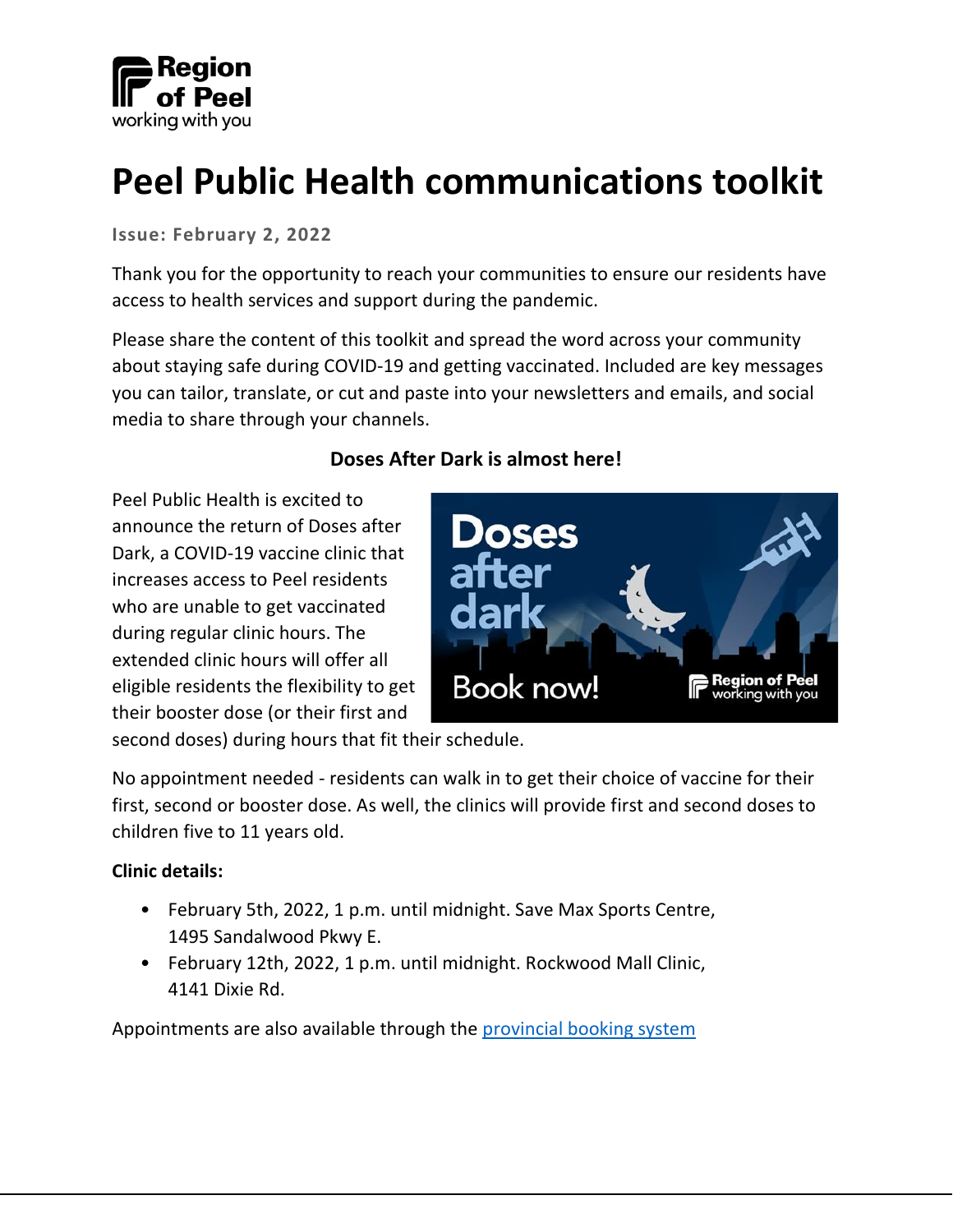

# **Contents**

| Gradual easing of public health measures announced by the Province1         |  |
|-----------------------------------------------------------------------------|--|
|                                                                             |  |
|                                                                             |  |
| Province launches campaign to offer information and resources to parents of |  |
| All Peel Public Health clinics now accepting walk-in appointments  2        |  |
|                                                                             |  |
| Upcoming clinic for Black, African and Caribbean Communities 5              |  |
| Peel Public Health hosting pop-up clinics in Mississauga and Brampton this  |  |
|                                                                             |  |
|                                                                             |  |
|                                                                             |  |
| Download your enhanced vaccine certificate with official QR code 6          |  |
|                                                                             |  |
|                                                                             |  |
|                                                                             |  |
|                                                                             |  |
|                                                                             |  |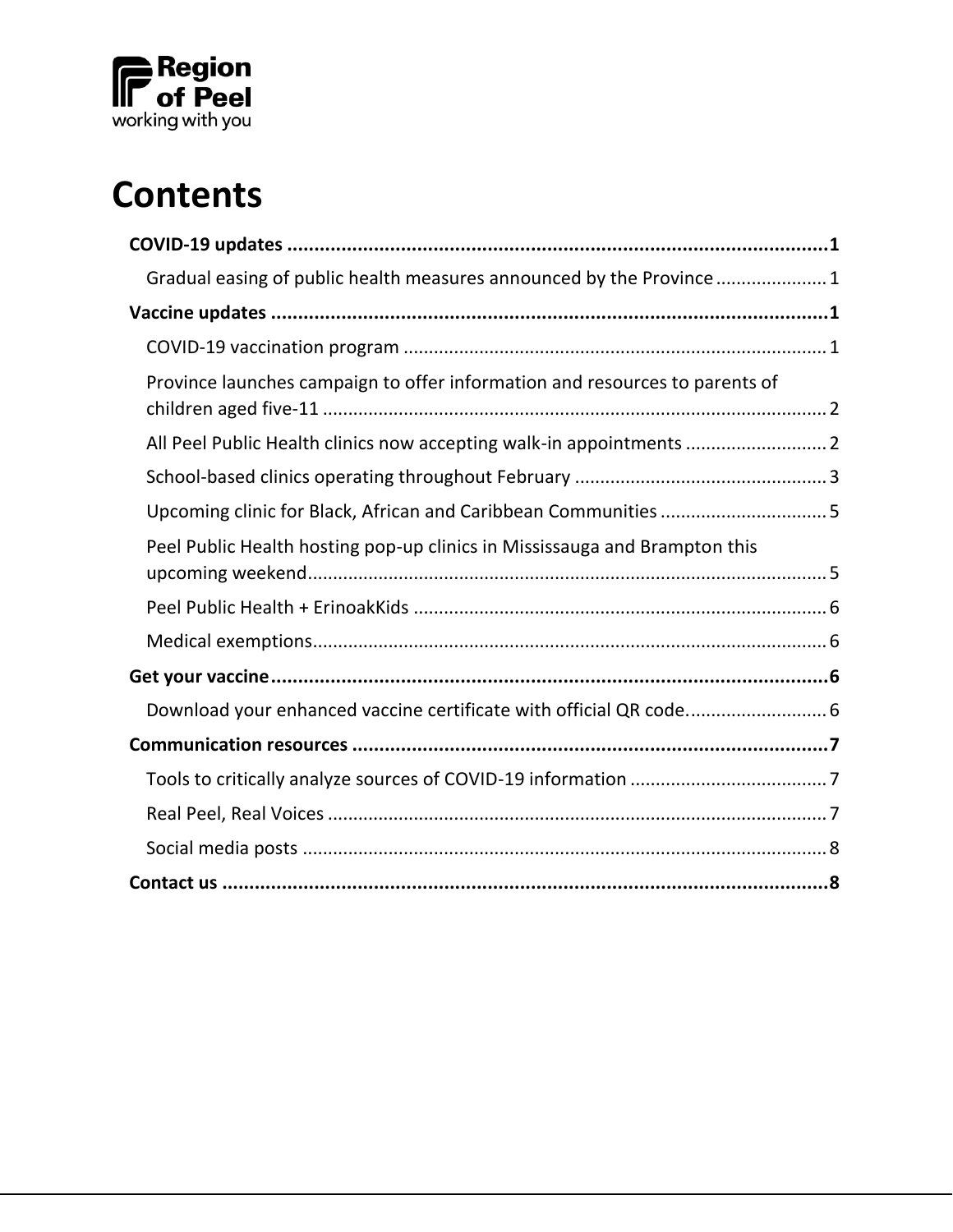

# <span id="page-2-0"></span>**COVID-19 updates**

As a result of the provincial direction to shift focus towards protecting high-risk settings, Peel Public Health will focus on tracking community activity (e.g., wastewater, outbreaks in high-risk settings, per cent positivity), severity (e.g., hospitalizations, ICU admissions) and health system capacity (e.g., hospital bed occupancy). In the coming weeks, we will be making changes to our public [dashboard](https://www.peelregion.ca/coronavirus/case-status/) to update and remove various monitoring indicators. Our most recent weekly [epidemiologic update](https://www.peelregion.ca/coronavirus/_media/epi-update-2022-01-21.pdf) has details on these new metrics**.**

### <span id="page-2-1"></span>**Gradual easing of public health measures announced by the Province**

With key public health and health care indicators starting to show signs of improvement, the Province [released details](https://news.ontario.ca/en/release/1001451/ontario-outlines-steps-to-cautiously-and-gradually-ease-public-health-measures) of steps to cautiously and gradually ease public health measures, which started on January 31, 2022. The province has indicated that favourable trends may prompt further easing and would occur on February 21<sup>st</sup> and March  $14<sup>th</sup>$  with a minimum 21-day observation period. Details of these further phases can be foun[d here.](https://news.ontario.ca/en/release/1001451/ontario-outlines-steps-to-cautiously-and-gradually-ease-public-health-measures)

Observed trends in Peel and Ontario around our healthcare situation appear to be slowing in our community and Peel Public Health continues to monitor the situation. We also remind residents during this surge of the importance of getting vaccinated or boosted, and complying with precautions to stay home if sick, mask in crowds and in indoor public spaces, and consider smaller and virtual gatherings.

# <span id="page-2-2"></span>**Vaccine updates**

### <span id="page-2-3"></span>**COVID-19 vaccination program**

We continue to work with our local and provincial partners to explore options to expand Peel's vaccine system to accommodate more vaccination appointments and target specific population groups, including provincially led workplace clinics, expanded hours at school-based clinics and targeted pop-up clinics. As of February 1, 2022, all clinics operated by Peel Public Health will welcome walk-ins for all eligible groups, including  $1^{st}$  and  $2^{nd}$  doses for anyone 5+, and boosters for anyone 18+.

As of January 31, 89.6% of Peel residents aged 5+ have received at least one dose and 83.8% have received their second dose. Also, as of January 31, 57,718 of Peel residents aged 5-11 have received at least one dose (47.4% of 5-11 population). Data are available on the COVID-19 Vaccine Status tab on our [dashboard.](https://www.peelregion.ca/coronavirus/case-status/)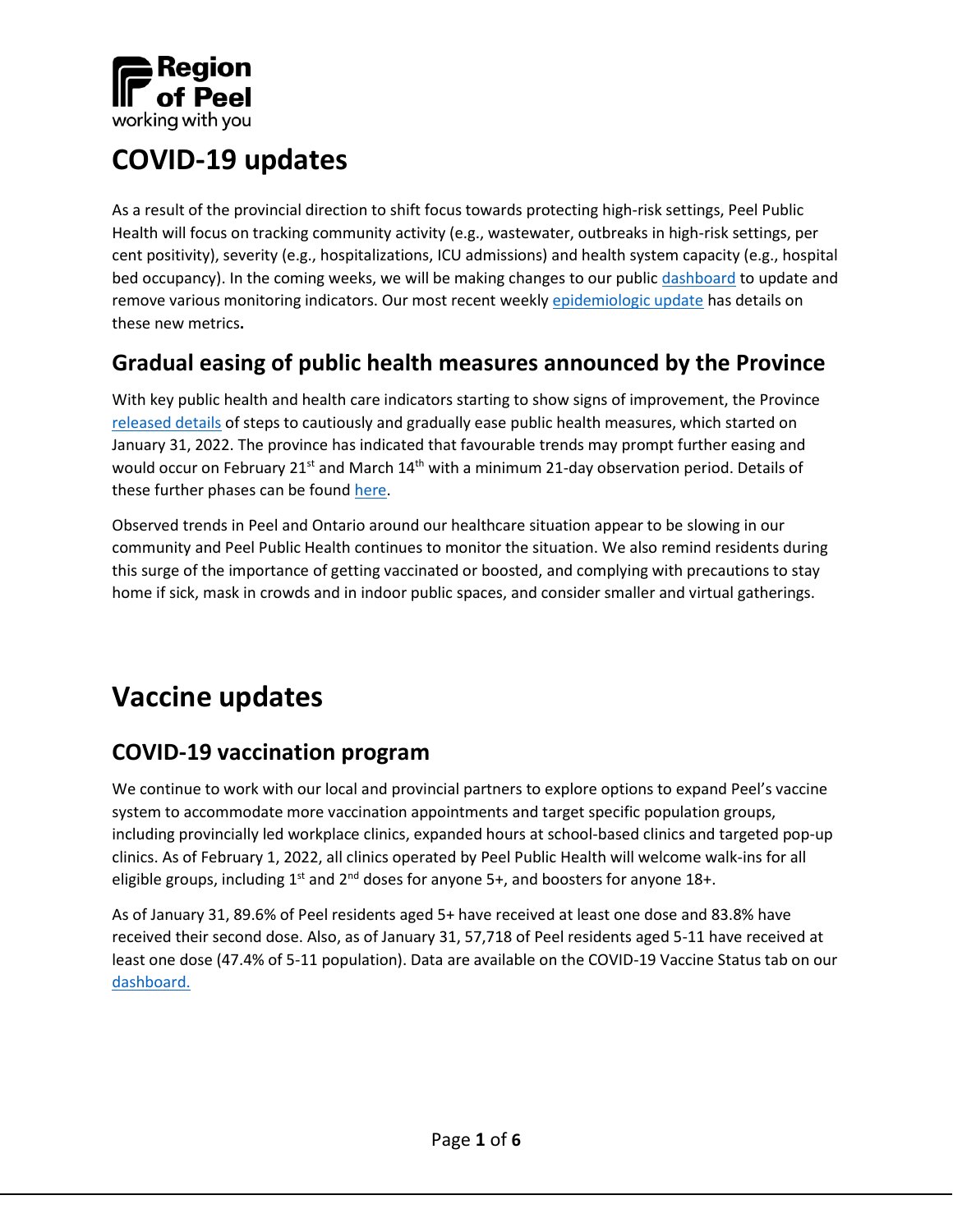

### <span id="page-3-0"></span>**Province launches campaign to offer information and resources to parents of children aged five-11**

Across Ontario, approximately half of children aged five to 11 have received their first dose of the COVID-19 vaccine. While these numbers are encouraging, we know that some parents are delaying booking a shot for their kids because of lingering concerns or questions they have. To ensure that parents and caregivers of children aged five-11 have the information and resources they need to be well-informed about the COVID-19 vaccine for children, the province has launched an awareness campaign. Please see the materials that were attached in this Communications Toolkit email.



Learn more at ontario.ca/covidvaccinekids

Although not connected to the Province's campaign but similar with respect to messaging, Dr. Lawrence Loh, Peel's Medical Officer of Health, recently addressed the importance of vaccination for children aged five-11 vi[a Twitter.](https://twitter.com/regionofpeel/status/1488649865118859269)

### <span id="page-3-1"></span>**All Peel Public Health clinics now accepting walk-in appointments**

As of February 1, 2022, all clinics operated by Peel Public Health will welcome walk-ins for all eligible groups, including 1<sup>st</sup> and 2<sup>nd</sup> doses for anyone 5+, and boosters for anyone 18+. [Bookings](https://www.peelregion.ca/coronavirus/vaccine/book-appointment/) are still [encouraged to ensure a spot is available.](https://www.peelregion.ca/coronavirus/vaccine/book-appointment/)

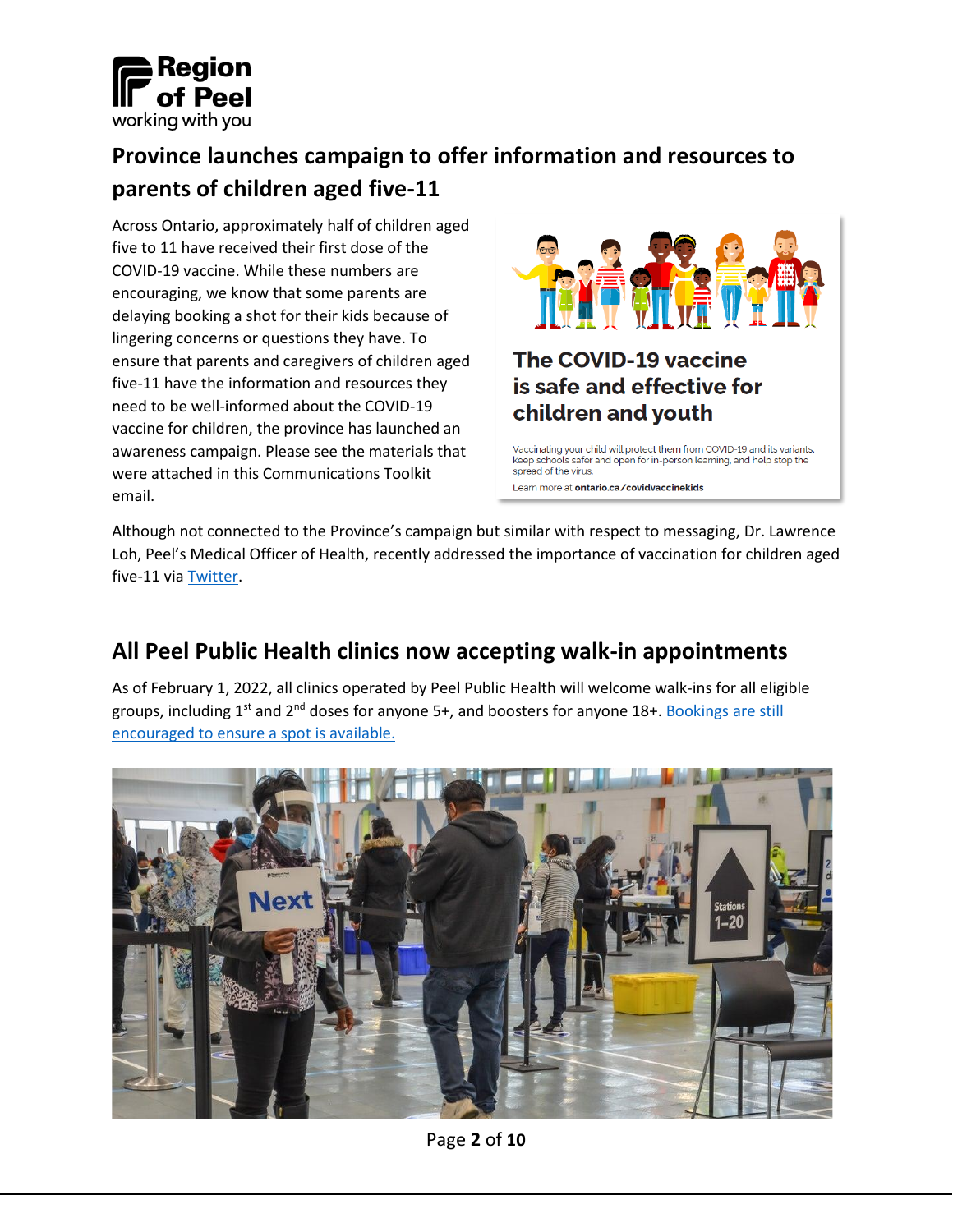

### <span id="page-4-0"></span>**School-based clinics operating throughout February**

We have school-based COVID-19 vaccine clinics ready to welcome your children when you're ready. Appointments for children five-11 years old can be booked using the provincial vaccine appointment [booking](https://covid-19.ontario.ca/book-vaccine/) system or by calling the Provincial Vaccine Contact Centre at 1-833-943-3900 (TTY 1-866-797- 0007). Walk-ins are also permitted at all school-based clinics. Below is a list of COVID-19 vaccine schoolbased [clinic locations](https://peelregion.ca/coronavirus/vaccine/book-appointment/#schools) and times.

| <b>School</b>                                                                                 | Day of<br><b>Week</b> | February | <b>Clinic Hours</b> |
|-----------------------------------------------------------------------------------------------|-----------------------|----------|---------------------|
| <b>Sandalwood Heights Secondary School</b><br>2671 Sandalwood Pkwy E, Brampton, ON L6R 0K7    | Monday                | 21, 28   | 4:30pm - 7:30pm     |
| <b>Lincoln M. Alexander Secondary School</b><br>3545 Morning Star Dr, Mississauga, ON L4T 1Y3 | Tuesday               | 8, 22    | 4:30pm-7:30pm       |
| <b>Forest Glen Elementary School</b><br>3400 Ponytrail Dr, Mississauga, ON L4X 1V5            | Wednesday             | 16, 23   | 4:30pm-7:30pm       |
| David Suzuki Secondary School<br>45 Daviselm Dr, Brampton, ON L6X 0Z3                         | Wednesday             | 9        | 4:30pm-7:30pm       |
| John Fraser Secondary School<br>2665 Erin Centre Blvd, Mississauga, ON L5M 5H6                | Wednesday             | 9, 16    | 4:30pm-7:30pm       |
| <b>Ridgewood Elementary School</b><br>7207 Cambrett Dr, Mississauga, ON L4T 2R3               | Friday                | 4, 25    | 4:30pm-7:30pm       |
| <b>Chinguacousy Secondary School</b><br>1370 Williams Pkwy E, Brampton, ON L6S 1V3            | Friday                | 11, 18   | 4:30pm-7:30pm       |
| Nahani Way Elementary School<br>235 Nahani Way, Mississauga, ON L4Z 3J6                       | Saturday              | 5, 12    | 10:00am-5:00pm      |
| <b>Fletcher's Meadow Secondary School</b><br>10750 Chinguacousy Rd, Brampton, ON L7A 2Z7      | Sunday                | 6, 13    | 10:00am-5:00pm      |
| <b>Applewood Heights Secondary School</b><br>945 Bloor St, Mississauga, ON L4Y 2M8            | Sunday                | 20, 27   | 10:00am-5:00pm      |
| <b>Churchill Meadows Elementary School</b><br>3310 McDowell Dr., Mississauga, ON L5M 6R8      | Sunday                | 13, 20   | 10:00am-5:00pm      |
| <b>Rick Hansen Secondary School* (*NEW)</b><br>1150 Dream Crest Rd, Mississauga, ON L5V 1N6   | Friday                | 4, 11    | 4:30pm-7:30pm       |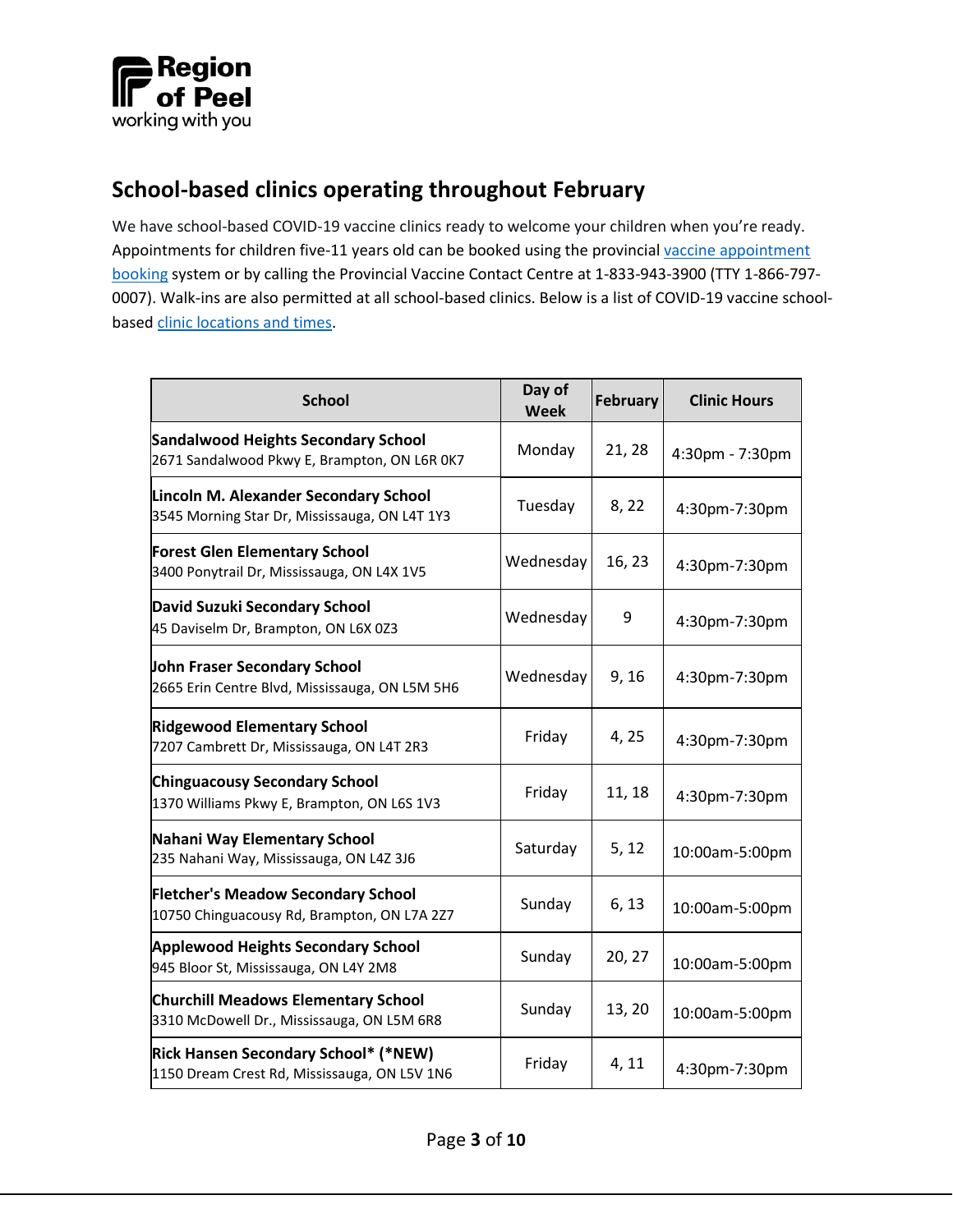

| Sainte-Jeanne-d'Arc Elementary School<br>25 Laurelcrest St, Brampton, ON L6S 4C4                            | Monday   | 7, 14      | 5:00pm-7:30pm  |
|-------------------------------------------------------------------------------------------------------------|----------|------------|----------------|
| École élémentaire Carrefour des jeunes<br>375 Centre St N, Brampton, ON L6V 4N4                             | Tuesday  | 15         | 5:00pm-7:30pm  |
| <b>St. Alfred Catholic Elementary School</b><br>3341 Havenwood Dr, Mississauga, ON L4X 2M2                  | Monday   | 7, 14, 21  | 4:30pm-7:30pm  |
| <b>St. Michael Catholic Secondary School</b><br>9130 Columbia Way, Bolton, ON L7E 4G6                       | Monday   | 7,28       | 4:30pm-7:30pm  |
| <b>Cardinal Leger Catholic Secondary School</b><br>75 Mary St, Brampton, ON L6W 3K5                         | Tuesday  | 8, 15      | 4:30pm-7:30pm  |
| St. Daniel Camboni Catholic Elementary School<br>120 Veterans Dr, Brampton, ON L7A 3Z7                      | Thursday | 3, 17, 24  | 4:30pm-7:30pm  |
| Our Lady of Mt. Carmel Catholic Secondary<br><b>School</b><br>3700 Trelawny Circle, Mississauga, ON L5N 5J7 | Thursday | 3, 10      | 4:30pm-7:30pm  |
| <b>Cardinal Ambrozic Catholic Secondary School</b><br>10 Castle Oaks Crossing, Brampton, ON L6P 3A2         | Thursday | 10, 17, 24 | 4:30pm-7:30pm  |
| <b>Father Daniel Zanon Catholic Elementary School</b><br>450 Hillcrest Ave, Mississauga, ON L5B 4J3         | Friday   | 4, 11      | 4:30pm-7:30pm  |
| <b>Father Michael Goetz Catholic Secondary School</b><br>330 Central Pkwy W, Mississauga, ON L5B 3K6        | Saturday | 12, 19, 26 | 10:00am-5:00pm |
| St. Catherine of Siena Catholic Elementary School<br>2350 Hurontario St, Mississauga, ON L5B 1N1            | Saturday | 19, 26     | 10:00am-5:00pm |
| Ascension of Our Lord Catholic Secondary School<br>7640 Anaka Dr, Mississauga, ON L4T 3H7                   | Saturday | 5, 12      | 10:00am-5:00pm |
| <b>St. Raymond Catholic Elementary School</b><br>5735 Whitehorn Ave, Mississauga, ON L5V 2A9                | Sunday   | 6, 20, 27  | 10:00am-5:00pm |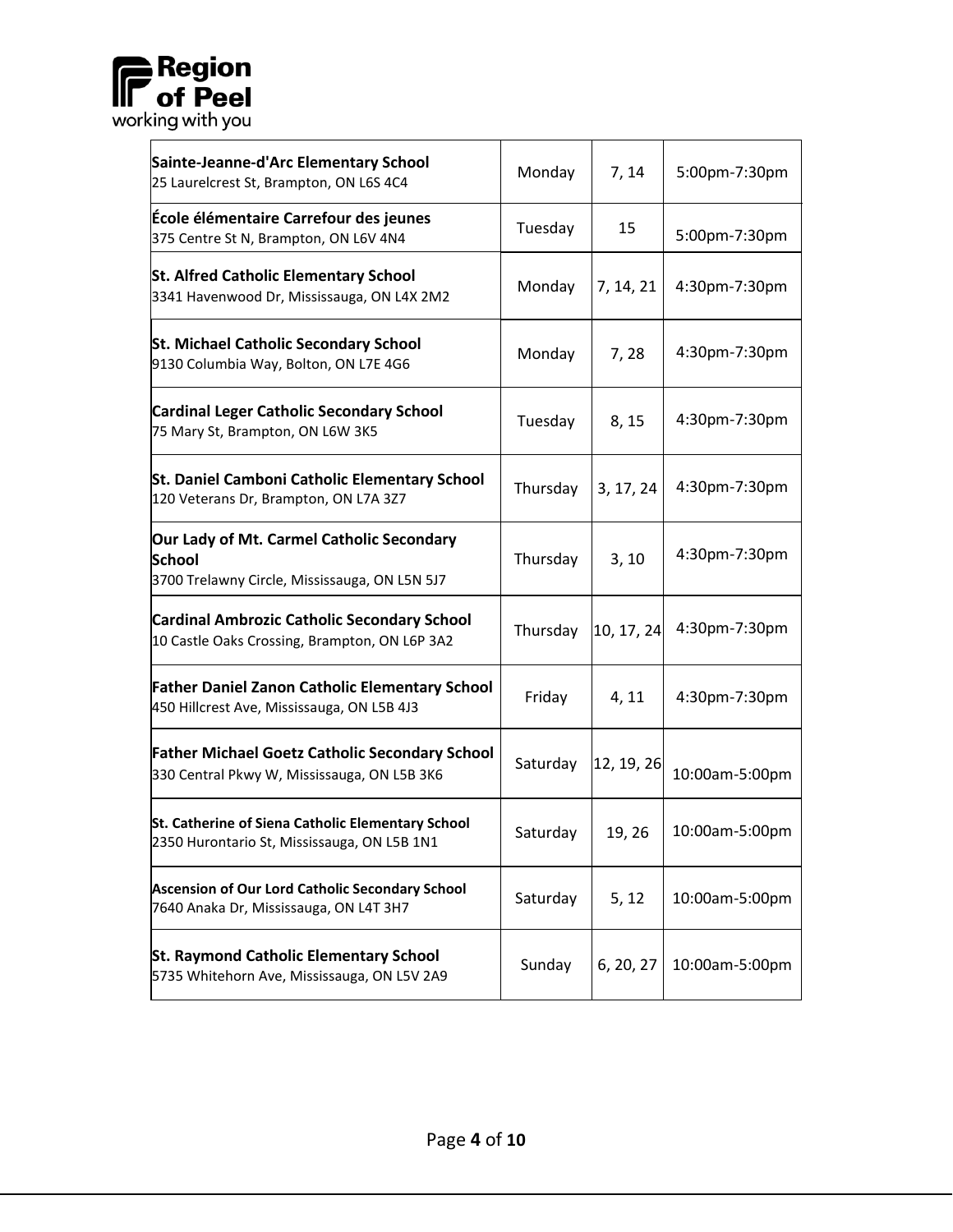

### <span id="page-6-0"></span>**Upcoming clinic for Black, African and Caribbean Communities**

Peel Public Health will be joined by our community partners; Roots Community Services, Black Physicians' Association of Ontario, Black Health Alliance, East Mississauga Community Health Centre (LAMP), WellFort Community Health Services, Black Health Taskforce of Peel and This Is Our Shot, to offer **the last in this series of** COVID-19 vaccine clinics to the **Black, African and Caribbean Communities**. The atmosphere will be fun and



festive with music and giveaways planned for each clinic.

Appointments are available for first, second and booster doses. Walk-ins are also available for first and second doses for all ages and boosters for 18+. Black healthcare professionals and community ambassadors will be on-site.

#### **Clinic details**

• February 6, 2022 - Churchill Meadows Elementary School, 3310 McDowell Drive, Mississauga, L5M 6R8. Register [here.](https://booking-peel.secure.force.com/WorkShopEventRegistration?eventId=a0h2B000000S7CWQA0)

Those in need of support to book or anyone that has questions can call Roots Community Services at 647-812-8545. Please share the flyer (attached in the email with this toolkit) with your networks as appropriate.

### <span id="page-6-1"></span>**Peel Public Health hosting pop-up clinics in Mississauga and Brampton this upcoming weekend**

This coming Sunday and Monday (February 6 & 7), Peel Public Health will host pop up clinics at our public clinics. Residents can walk in to any of our clinics mentioned below and get a vaccine of their choice. First and second dose vaccine is available for all eligible 5+ residents. Sheridan Centre is offering first and second doses for 12+ and booster doses for all eligible 18+ residents.

- Feb 6 & 7 between 1-8 p.m. Save Max Sports Centre, 1495 Sandalwood Pkwy E., Brampton (*5-11 vaccine for kids, 12+ first and second dose, and 18+ boosters*)
- Feb 6 & 7 between 1-8 p.m. 7120 Hurontario St., Mississauga (*5-11 vaccine for kids, 12+ first and second dose, and 18+ boosters*)
- Feb 6 & 7 between 1-8 p.m. Sheridan Centre, 2225 Erin Mills Pkwy., Mississauga (*12+ first and second doses, and 18+ boosters only*)

Appointments to ensure a spot can be made through th[e Provincial booking system.](https://covid-19.ontario.ca/book-vaccine/)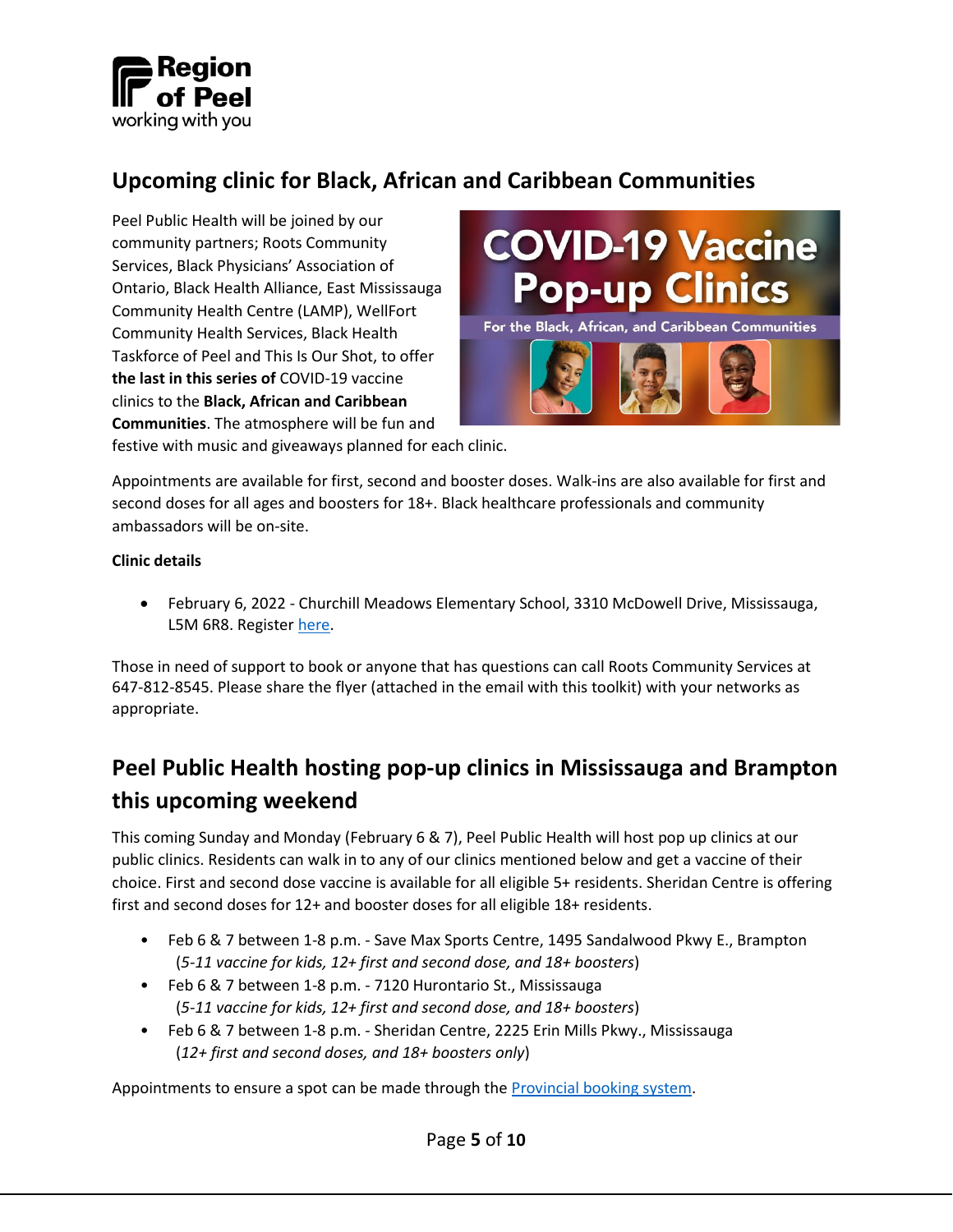

### <span id="page-7-0"></span>**Peel Public Health + ErinoakKids**

Throughout February, we have partnered with ErinoakKids Centre for Treatment and Development to host COVID-19 vaccine clinics at their Brampton and Mississauga locations. The clinics will provide a safe and comfortable child-focused space for some of our most vulnerable residents to receive their COVID-19 vaccine. More information, including dates and booking information is available [here.](https://www.erinoakkids.ca/about-us/news-and-announcements/covid19vaccinationclinics-aa78cb9e8ba587be02862cfcf3e0543b)

| <b>Dates</b>  | <b>Saturday Site</b> | <b>Sunday Site</b>   |
|---------------|----------------------|----------------------|
| $Feb5$ and 6  | Brampton (Feb 5)     | Mississauga (Feb 6)  |
| Feb 12 and 13 | Mississauga (Feb 12) | Brampton (Feb 13)    |
| Feb 19 and 20 | Brampton (Feb 19)    | Mississauga (Feb 20) |
| Feb 26 and 27 | Mississauga (Feb 26) | Brampton (Feb 27)    |

### <span id="page-7-1"></span>**Medical exemptions**

If residents believe they qualify for a medical exemption, they will need to contact their physician or nurse practitioner directly. Residents seeking a medical exemption are required to have their physician or nurse practitioner submit a request for medical exemption on their behalf. After the request has been received, processing time may be 2-4 weeks depending on volumes.

# <span id="page-7-2"></span>**Get your vaccine**

Information about all vaccine locations and booking can be foun[d online.](https://www.peelregion.ca/coronavirus/vaccine/book-appointment/)

- Six **public health fixed** clinics (booking [link\)](https://covid-19.ontario.ca/book-vaccine/)
- One clinic at Trillium Health Partners (booking [link\)](https://trilliumhealthpartners.ca/covid-19/a/vaccine.html#starthere)
- For a full list of our **pop-up and partner clinics** in-progress or upcoming [\(website\)](https://www.peelregion.ca/coronavirus/vaccine/book-appointment/#popup)
- For a full list of our **school-based COVID-19 vaccine** in-progress and upcoming [\(website\)](https://www.peelregion.ca/coronavirus/vaccine/book-appointment/#schools)
- **Pharmacies** most pharmacies book appointments ahead of time and some allow walk-ins. Check with the pharmacy before you go [\(find a pharmacy location\)](https://covid-19.ontario.ca/vaccine-locations)
- **Primary care** Doctor's offices, walk-in clinics, and other providers across Peel [\(find a primary care](https://peelregion.ca/coronavirus/vaccine/book-appointment/care-providers/)  [provider offering vaccine\)](https://peelregion.ca/coronavirus/vaccine/book-appointment/care-providers/)

### <span id="page-7-3"></span>**Download your enhanced vaccine certificate with official QR code.**

It's an easy and more convenient way to verify proof of vaccination. You can use a printed or digital copy. Valid personal ID is required to confirm identity. Check How to get your COVID-19 vaccine [certificate for more](https://covid-19.ontario.ca/get-proof/) information.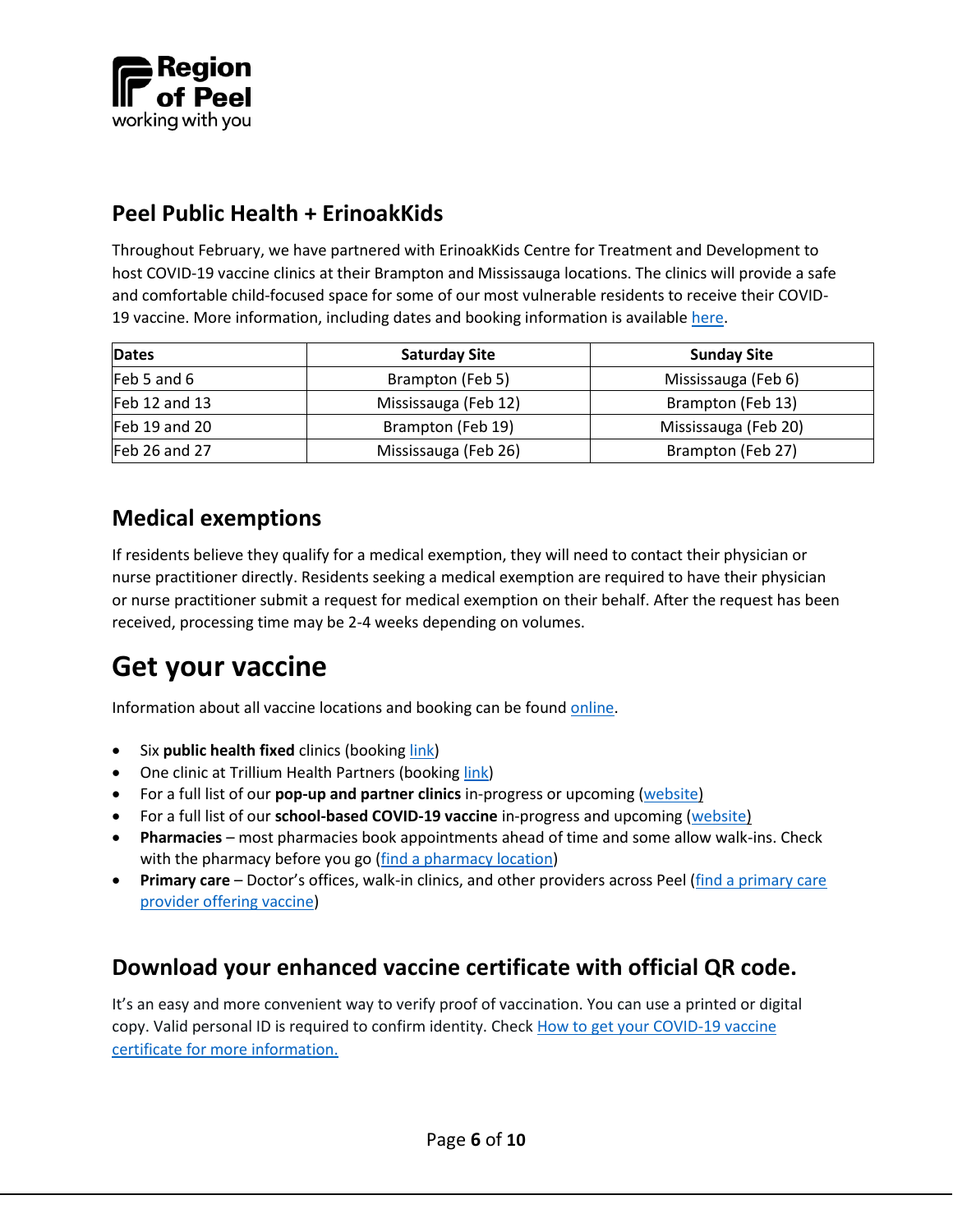

## <span id="page-8-0"></span>**Communication resources**

### <span id="page-8-1"></span>**Tools to critically analyze sources of COVID-19 information**

Since the pandemic began, many Canadians have turned to online resources to stay informed. With an abundance of information and the changing COVID-19 landscape, deciphering fact from fiction can be difficult, so much so that the term 'infodemic' was developed.

Misinformation in the context of COVID-19 can endanger resident's health, especially if the news that spreads is about false prevention measures or treatments, or if it undermines the population's trust in health services and public or political institutions (*WHO 2020; OECD 2020*).

According to Statistics Canada, 90 per cent of Canadians used online sources to find information about COVID-19, and 96 per cent suspected the information they saw was misleading, false or inaccurate. Additionally, nearly 40 per cent of Canadians reported believing that the information they saw related to COVID-19 was true, then later realized that it was not.



To address the spread of erroneous or misleading COVID-19 information, many private and public groups have developed resources to assist readers as they browse online sources. The [International](https://www.ifla.org/skills-for-a-digital-world/how-to-spot-fake-news-covid-19-edition/)  [Federation of Library Associations and Institutions](https://www.ifla.org/skills-for-a-digital-world/how-to-spot-fake-news-covid-19-edition/) developed the attached infographic (in more than a dozen languages) that can be utilized to help assess the validity of information found online. Additional resources to spot misinformation, as well as proven sources of reliable COVID-19 information are offered through the [Centres for Disease Control and Prevention,](https://www.cdc.gov/vaccines/covid-19/health-departments/addressing-vaccine-misinformation.html) the [Province of Ontario,](https://www.ontario.ca/page/covid-19-communication-resources) and the [Ontario Science Centre,](https://www.ontariosciencecentre.ca/what-s-on/digital-disinformation-plus-covid-19) with the support of the federal government.

### <span id="page-8-2"></span>**Real Peel, Real Voices**

Peel residents share their vaccination journey with the hope of getting back to the people and things they love. Their unique perspectives show our community's strength and commitment to keeping each other safe. Share these [authentic and relatable stories](https://www.youtube.com/playlist?list=PL14Mw5uTZe0MNCCNf_J2Ao1rxls8SH2NB) from diverse Peel residents and local community leaders as vaccination ambassadors to continue to build vaccine confidence with residents and reduce vaccination barriers.